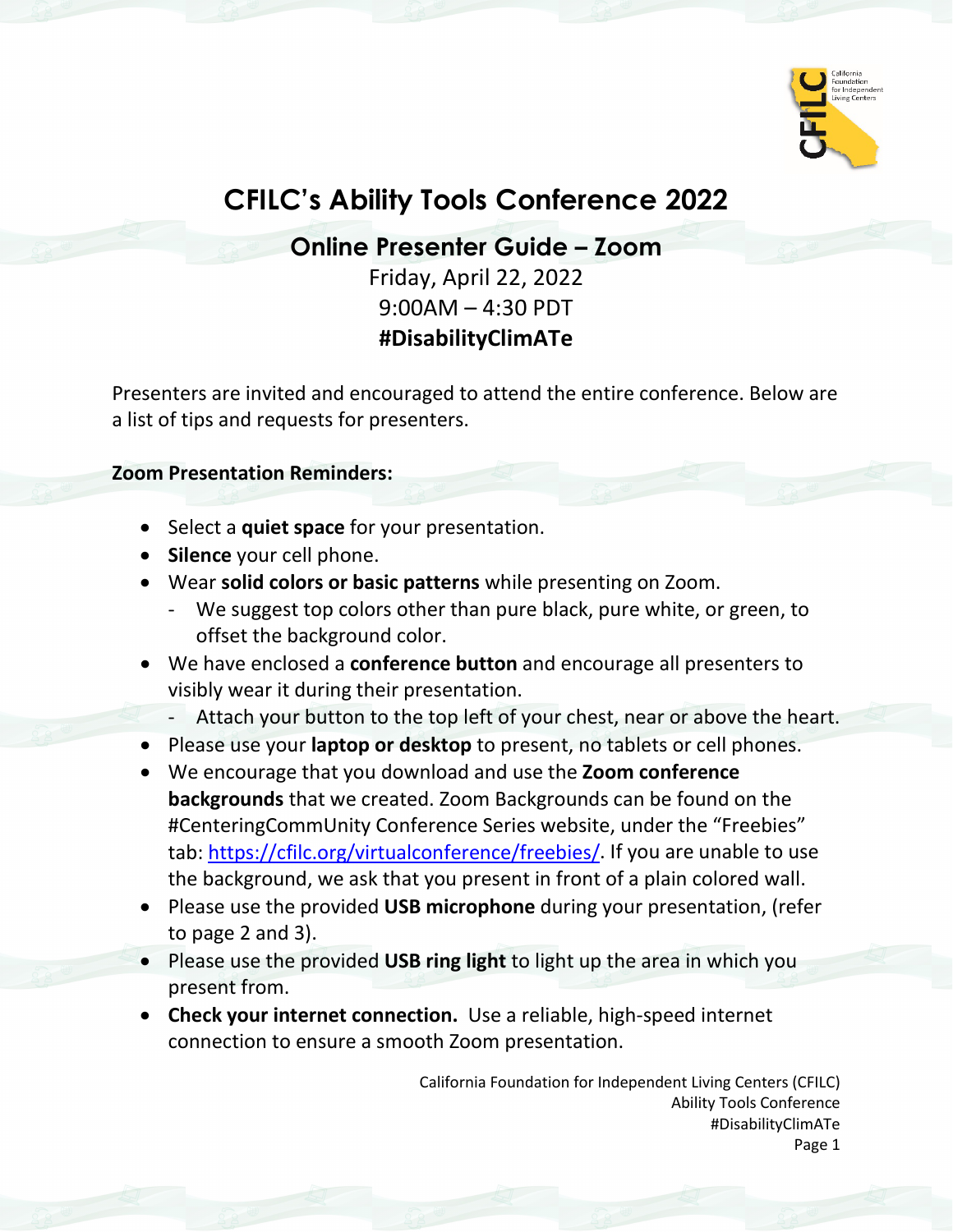- **Test audio and video.** Please check to ensure your camera and microphone are working properly by testing it before your presentation. Tests can be done on the Zoom app by clicking on *Settings → Audio* or *Settings → Video.*
- **As a reminder, please ensure your laptop is plugged in to power while presenting**.
- **Adjust your camera level.** Make sure your audience is looking at your face instead of the top of your head. Decide whether you want to sit or stand during your presentation and adjust the webcam so it's at eye level.
- Close all other open applications and windows on your computer while presenting. *Notifications and sounds can interrupt your recording and distract you. You can also use the "Do Not Disturb" mode on MacOS or "Focus Assist" on Windows 10 to mute notifications.*

### **While Presenting:**

- Keep mic muted when not speaking.
- Speak slowly and clearly (we will be captioning and recording your presentation).
- Look at the camera when presenting.
- If you are using a prompt, place your prompt up near your camera so that you are facing the camera (audience) while speaking.

## **Presentation Accessibility & Materials:**

- *Please keep accessibility in mind when putting together materials.*
- If you are using slides during your presentation please use plain backgrounds, preferably white with black font, and focus each slide on one point or idea. Don't stuff too many bullet points or text into each slide.
- Center your text in case the edges of the slides are cut off for some of the participants.
- Avoid using small curvy fonts that may require participants to strain their eyes.
- Use charts, graphs, and illustrations to break up the presentation and make it easier for attendees to interpret your data.
- If you use charts or any other type of graphic on your slides, please be sure to describe them for attendees who may have low vision or are blind.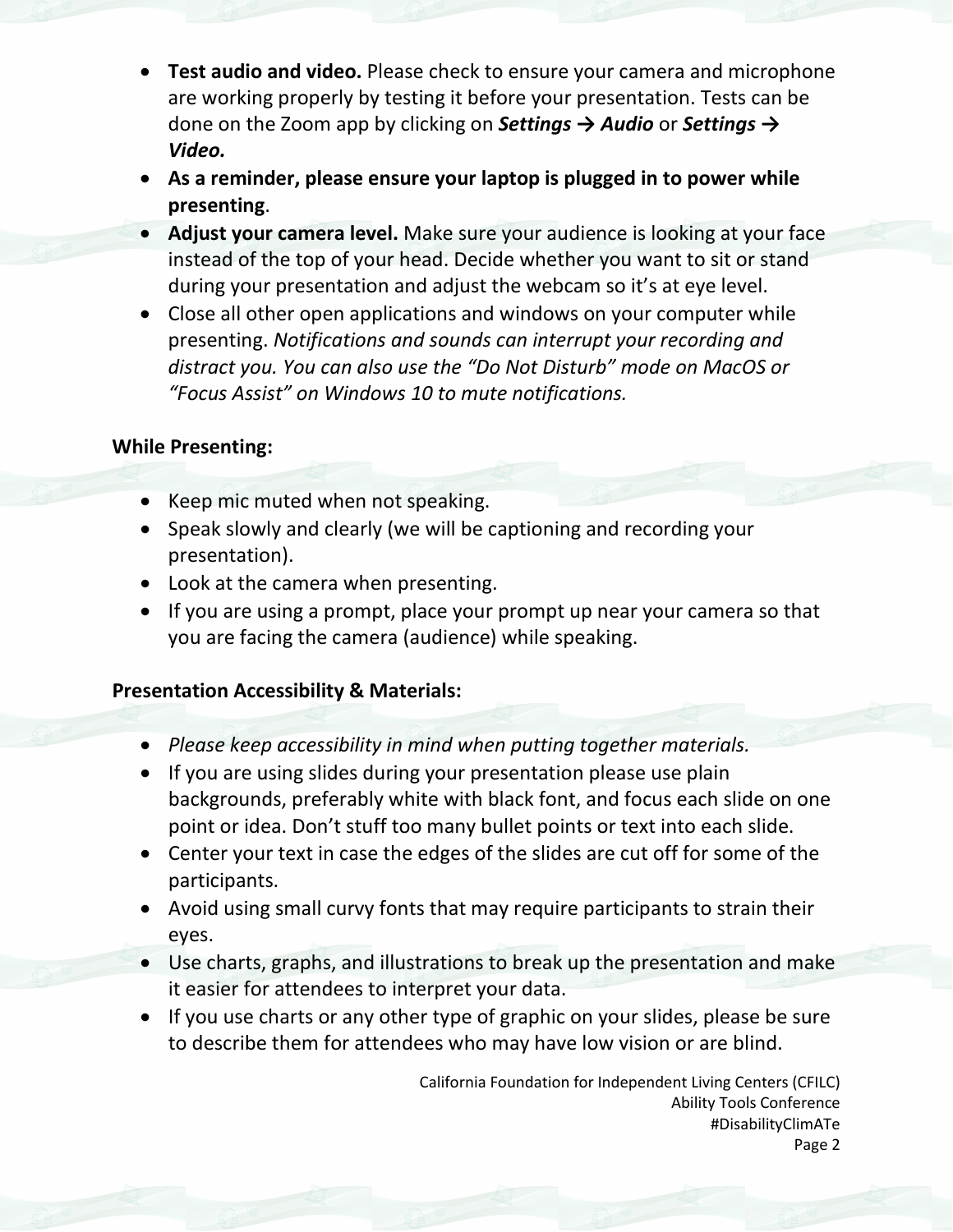## **Ring Light with Tripod Stand Instructions**



- Your Ring Light with Tripod Stand is powered by the USB slot on your laptop/desktop, or by charging in advance with a USB adaptor.
- It has three light modes (warm, natural, cool) and 11 levels of brightness.





- Screw your Ring Light into its Tripod.
- Place your Ring Light directly behind the camera of your computer.
- Try to sit nomore than 18 inches from your camera with your head and upper chest in full frame.
- Adjust your Ring Light using the 360-degree ball joint with a lock screw.
- Adjust lighting modes and brightness using the control panel to look your best.